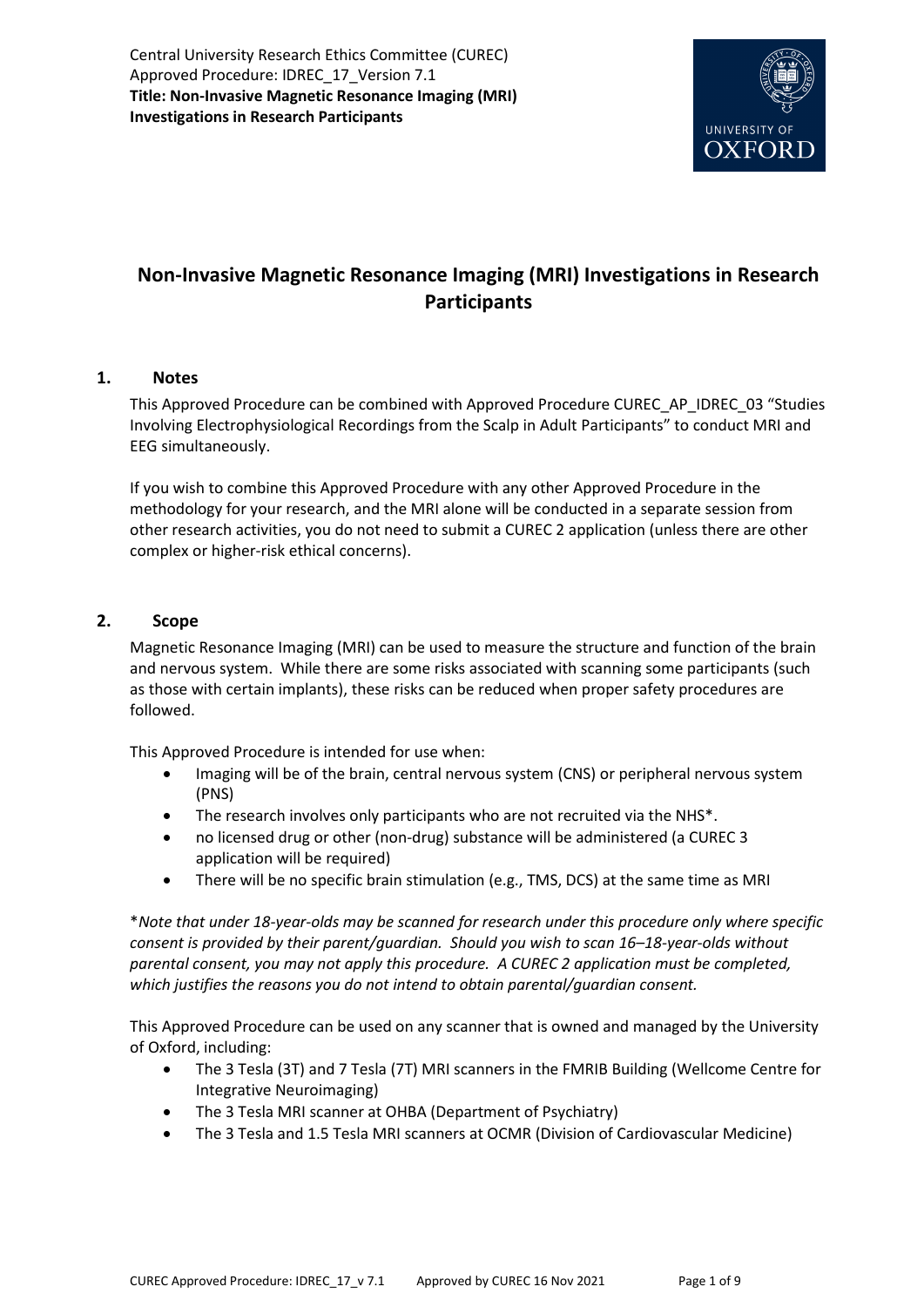## **3. Specific procedures**

Research covered by this Approved Procedure may involve characterisation of the basic structures, physiology and biochemistry of the CNS and PNS using MRI techniques including:

- Structural measures using contrasts based on proton density, relaxation times, magnetisation transfer, susceptibility or diffusion
- Connectivity measures using diffusion-based MRI contrast (DTI)
- Task-related and resting functional MRI (fMRI)
- Perfusion based MRI measurements (ASL)
- Magnetic Resonance Spectroscopy (MRS)
- One or more scanning session (of no more than 2 hours each session)

MRI compatible measurement of physiological signals (pulse, respiration, pupil dilation, eye movement) can be digitally recorded.

Electroencephalogram (EEG) signals can be recorded simultaneously with MRI by combining this Approved Procedure with CUREC\_Approved\_Procedure\_IDREC\_03, provided a specialised MRIcompatible EEG cap is used.

When the participant is required to carry out a task, they can be presented in one or more of the following ways:

- sensory stimuli delivered through MRI compatible headphones (or similar), on a screen or by touch
- texture or temperature change applied to the skin in a safe way
- spoken or written language (words or passages) presented visually or aurally
- tastes or smell delivered through MRI compatible systems
- pictures and drawings, including faces, depicting emotional or non-emotional scenes

The participant may respond using

- simple motor movement including responses using an MRI compatible button box, pressure-pad or joystick
- repetitive movements of parts of the body (e.g., fingers or foot)
- vocalisations
- eye movement measured by MRI-compatible eye-tracking system
- vocalised responses recorded using audio equipment

Some participants may be asked to solve reasoning problems presented visually or verbally either with or without simple reinforcements (including small amounts of money).

Importantly, these defined types of studies should have little associated hazard or discomfort for the participants. In studies where stimuli have explicit emotional valence, participant information sheets need to give appropriate details. If there is significant risk that that the stimuli are of a level or type that could have short- or long-term harmful physical effects or will induce anxiety, stress or other harmful psychological states in participants that might persist beyond the duration of their involvement in the research, a CUREC 2 application will be required.

Cognitive and performance measurements may be acquired outside of the scanner, during scanning, or both, in testing sessions lasting about 30 minutes to two hours. The maximum time to be spent in a session in the scanner room will be two hours; if MRI scanning is accompanied by other tests, participants must be allowed to take at least 30 minutes' break between test procedures. A participant may therefore be at the Centre for an entire morning/afternoon, depending on the research. Questionnaires other than the MRI safety form, if used, will be detailed in the CUREC application.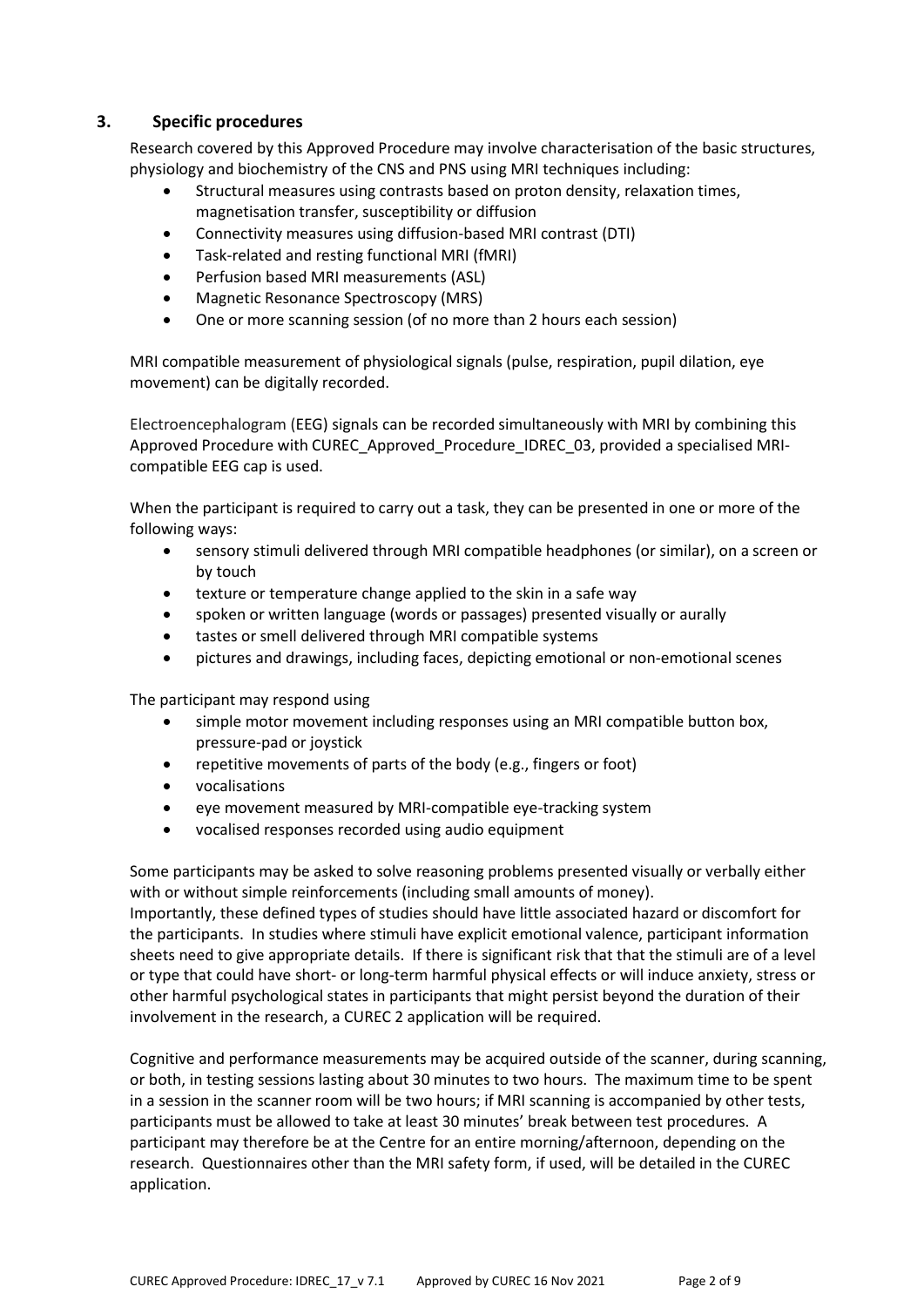## **4. Training of research staff**

In addition to the training expectations for carrying out research on human participants (such as Ethics and Integrity training (mandatory), Good Clinical Practice (optional), information security and data privacy awareness training), all researchers are required to complete annual MRI safety training – failure to undergo this training will involve revocation of access to the Centres. All scanning will be conducted by a fully trained MRI operator or Health and Care Professions Council (HCPC) registered radiographer.

## **5. Methods for recruiting participants**

Potential participants will usually be identified by poster adverts, social media, word-of-mouth, email postings to departmental and college mailing lists and online participant recruitment systems (e.g. SONA).

Recruitment material must contain:

- Study title
- Ethics reference
- Department details
- Brief description of research including what they would have to do, number of sessions, duration of each session, location and inclusion/exclusion criteria

[A generic advert template](https://researchsupport.admin.ox.ac.uk/files/templateposteradvertdocx) is available on th[e CUREC website,](https://researchsupport.admin.ox.ac.uk/governance/ethics#/) and all adverts used (including emails) must be approved as part of the ethics review process. When a potential participant registers interest, further information (prepared using the associated template information sheet) will be provided, together with details as to how to confirm they would like to take part.

#### **6. Information provided to participants**

All information provided should be appropriate to the specific research and presented in an accessible way. If there is not enough information, potential participants might not be able to make an informed decision. On the other hand, if the information sheet is too long or unclear (e.g., through using overly technical language), they might not read it properly or it could deter them from taking part. Most word-processing packages provide readability statistics for a document, and one should aim for a 12-year-old (Year 7) reading level for adults.

Specific statements relevant to MRI will include:

- the procedure for dealing with incidental findings
- MRI risks, and preparation procedures removal of make-up, changing into scrubs, metal impregnated clothing etc.
- the de-identification procedure you will follow to prepare data for open sharing, and the protection of the participant's privacy in shared data.

Please refer to, and use, the **Information Sheet associated with this Approved Procedure**.

#### **7. Consent of participants**

Written consent will be obtained from all participants using the **Consent Form associated with this Approved Procedure.**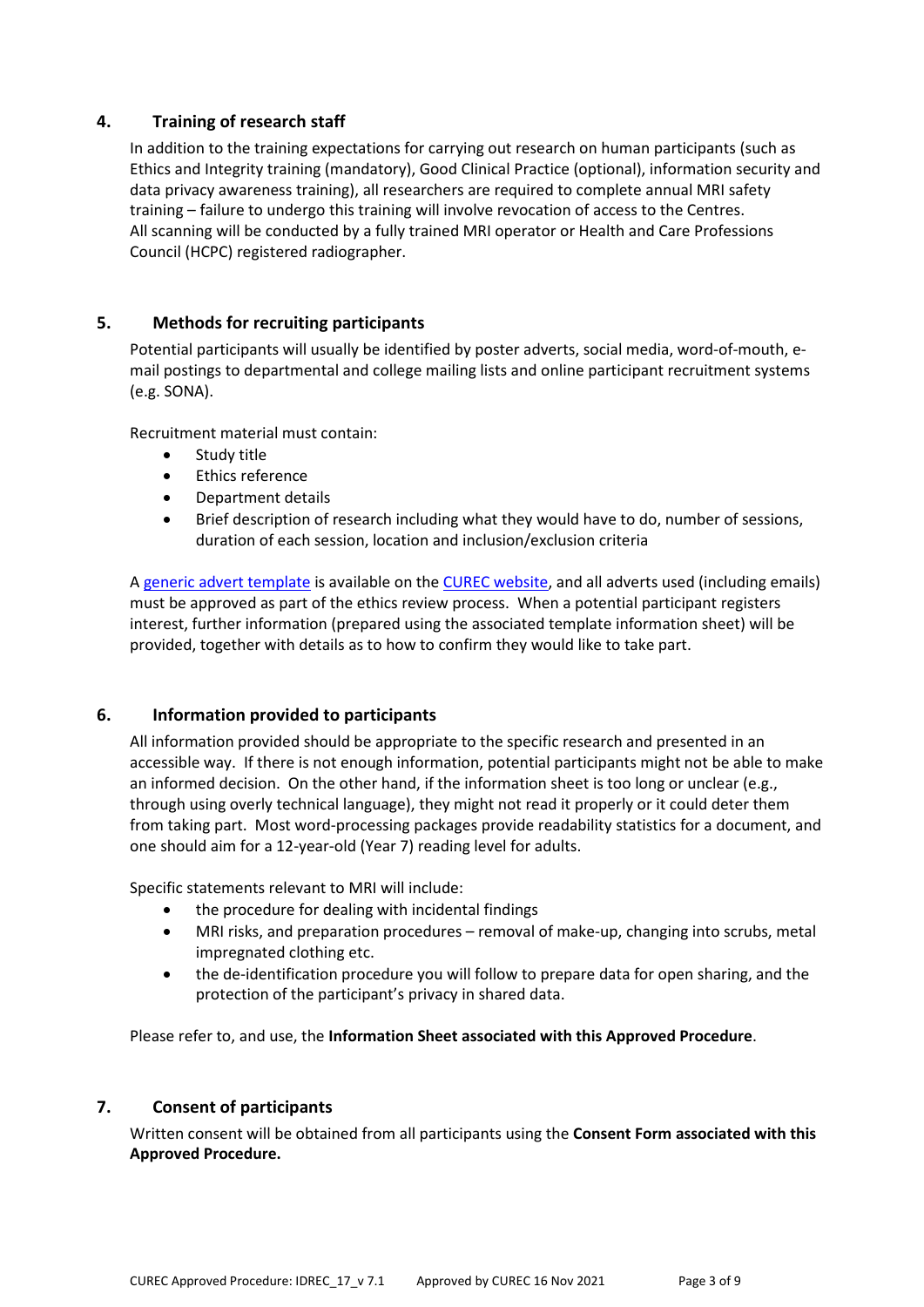Consent will be obtained by a member of the research team who has appropriate training, as confirmed by the Principal Investigator. Vulnerable populations or participants who are unable to provide informed consent will be excluded.

Specific statements relevant to MRI will include:

- Statement about incidental findings and that participants will only be informed if a doctor thinks it is medically important
- Brain images that leave the Centre will be de-identified

## **8. Compensation**

Compensation (either financial or in kind) may be offered to participants for their time and travel expenses. Some studies (for example, those investigating reward processing) may offer a performance-related reward. Individual research proposals will detail the value (if any) of compensation to be offered. Compensation is limited to the time and inconvenience incurred as well as reasonable travel expenses and will in no circumstances consist of course credits for student participants.

Consideration should be given to how and when participants are told about any recompense. Participant information sheets and recruitment materials should state that recompense will be made so that potential participants are not discouraged from participating by the associated costs. As a general rule, recruitment material should not state the value. However, if this is necessary (e.g., it is a requirement of a third-party recruiter), advertisements must not emphasise the value of the payment (for example, through the use of formatting). Further guidance is available within CUREC's [Best Practice Guidance 05 on Payments and incentives in research.](https://researchsupport.admin.ox.ac.uk/governance/ethics/resources/bpg)

## **9. MRI safety screening**

Before attending the Centre for their scan, participants will be sent a copy of the MRI safety screening form or called by the researcher to go through the form over the phone. If the participant answers 'YES' to any of the questions on the form, the researcher will seek advice from the Centre's written safety procedures or contact the staff listed in these procedures for advice.

On the day of the scan, the participant will be screened once again by the radiographer or trained MRI operator, who will make the final decision on whether to scan.

## **10. Potential risks to participants/researchers/others and what will be done to minimise these**

#### *Comfort*

MRI scans can be very noisy, so participants will be given suitable hearing protection (usually ear plugs) to bring the sound to a safe level. If auditory stimuli are being presented, then MRI compatible ear or headphones will be used. Should the researcher need to be in the MRI scan room during scanning, they will also wear hearing protection.

The enclosed space of the scanner can induce feelings of claustrophobia. All operators and radiographers are trained to dealing with participants who may be claustrophobic and have a variety of strategies to employ with people who exhibit feelings of claustrophobia, but who still wish to participate in research. Participants will be introduced carefully to the scanner and allowed to leave at any stage. Whilst in the scanner, participants have easy access to a call button should they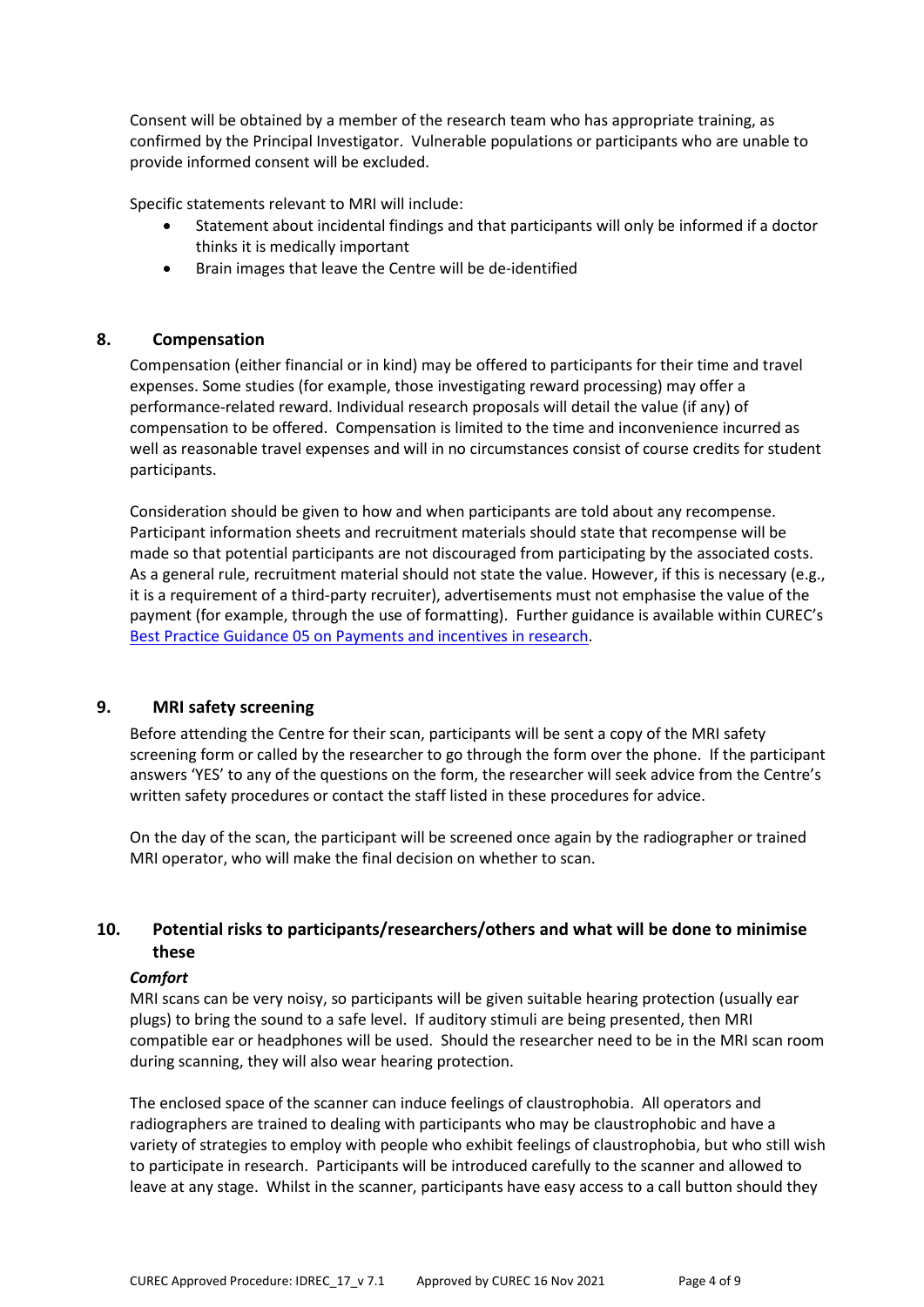wish to stop the scan or speak with the radiographer or operator. Angled mirrors enable the participant to see outside of the scanner or to view stimuli presented on a screen.

During scans, participants are asked to lie still on their back. Lying on the scanner table for prolonged times can induce temporary lower back pain. MRI-compatible pads and cushions are used to improve participant comfort.

#### *Metal objects*

Ferromagnetic metal objects will be attracted to the magnet with significant force. Other conductive metal objects (e.g., an implant that the participant may have) have the potential to heat during scanning. Whether it heats will depend on the size and shape of the object and its location within the transmit radiofrequency (RF) field of the scanner.

Participants will be screened for surgical or other implanted metallic devices as a result of surgery or accidents every time they attend for a scan. The safety to scan any devices identified will be ascertained using established centre procedures. If it is not clear that that it is safe, then the participant will not be scanned. To minimise the risk of ferromagnetic objects or other unsafe objects being on the persons clothing, participants will be changed into pocket-less surgical scrubs for their scan.

Researchers are safety screened on a yearly basis and asked to screen again should their circumstances change. The yearly magnet safety training reminds researchers of the risks posed by ferromagnetic objects being taking into the magnet room. No ferromagnetic objects are taken into the magnet room unless a risk assessment has been carried out and written equipment protocol produced. No conductive objects are used within the transmit RF field during scanning unless a risk assessment has been carried out and written equipment protocol produced.

#### *Tattoos*

Participants with tattoos will be warned of the rare complication of heating and to inform the radiographer or scan operator immediately if they feel any heating.

Participants with new tattoos will not be scanned until 48 hours after to avoid the risk of smearing or blurring.

On the 7 Tesla MRI scanner, participants with tattoos that lie within the transmit RF field will be excluded from scanning. This is determined in the first instance by whether the tattoo is within 35 cm of the top of the head. Tattoos on the shoulder or that are borderline will be evaluated on a case-by-case basis depending on the exact location of the tattoo relative to the transmit RF field. Participants with tattoos outside of this, and where scanning is allowed, will be warned of the rare complication of heating and to inform the radiographer or scan operator immediately if they feel any heating.

#### *Dizziness on going into or moving out of the scanner (7 Tesla MRI only)*

Participants moving in to or out of the very high magnetic field of the 7 Tesla MRI scanner may experience various effects including dizziness, nausea, magnetophosphenes (which can be perceived as flashes of coloured light) and a metallic taste in the mouth. These effects are transitory and usually stop as soon as the participant is no longer moving. These effects are related to field strength and the speed of movement through the magnetic field. The 7T MRI system limits the speed the participant moves into the scanner, so these effects are minimised.

The information sheet and the operator will inform participants of the possibility of dizziness before they go in the scanner. If the participant does experience dizziness, the operator may choose to temporarily halt the table movement. The participant may choose to continue to the centre of the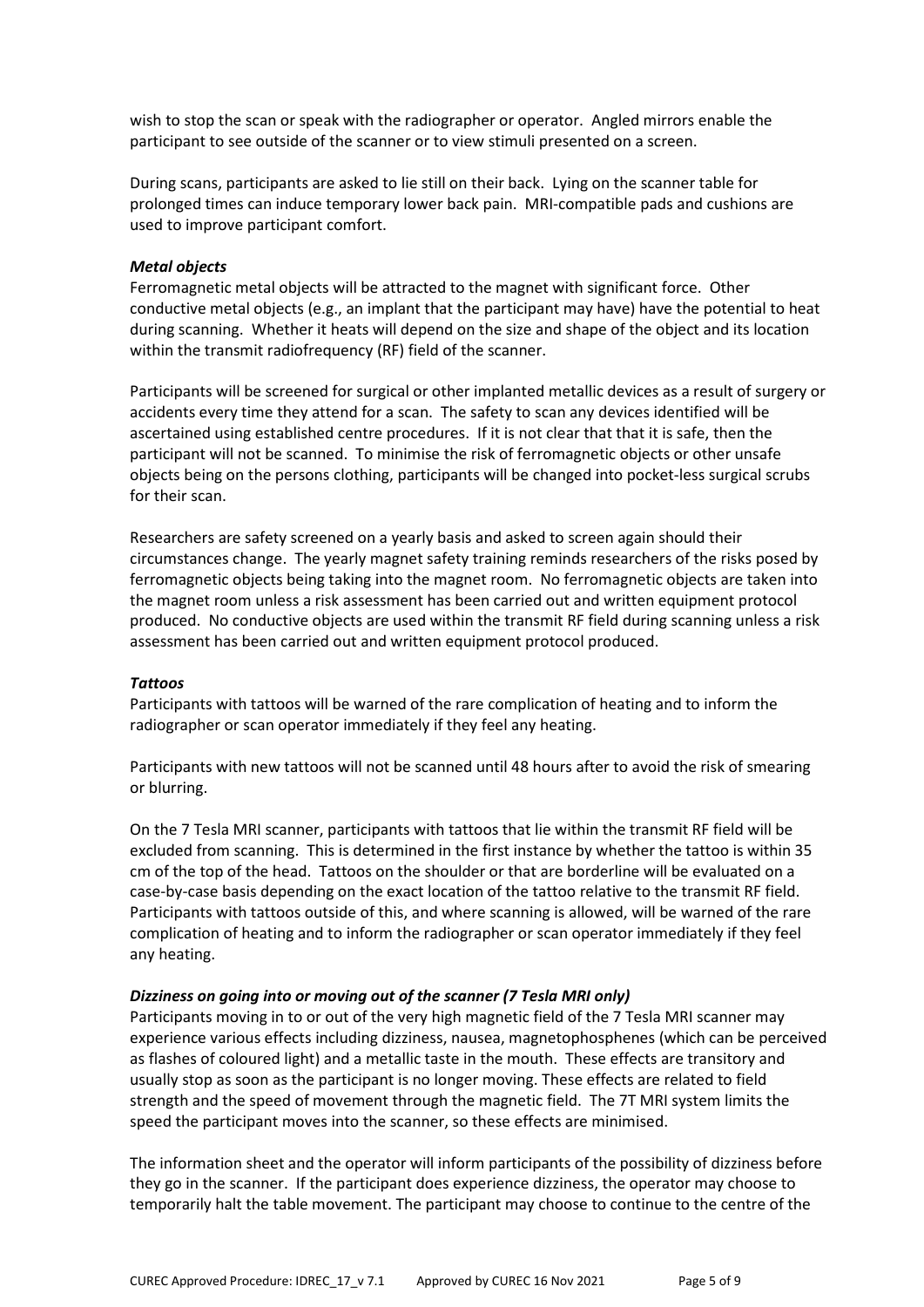scanner where any adverse sensations will gradually resolve, or they may choose to stop all procedures and come out of the scanner (either temporarily or to withdraw altogether).

On the rare occasion where the effects last beyond the person being removed from the scanner (an effect similar to motion sickness), the researcher will wait with the participant until they feel able to leave.

#### *Combined MRI and EEG*

EEG equipment to be used in conjunction with MRI scans will be in all cases certified as 'MR conditional' up to the field strength being used in the research (e.g., 3 Tesla). During the session, participants are asked to indicate if they feel any discomfort, in which case the procedure is stopped.

See Approved Procedure CUREC\_AP\_IDREC\_03 "Studies Involving Electrophysiological Recordings from the Scalp in Adult Participants" for additional risks and mitigations specific to the EEG recording.

#### **11. Monitoring and reporting of adverse or unforeseen events**

In the event of an emergency incident, the emergency response team in the adjacent John Radcliffe Hospital covers FMRIB and OCMR. Emergency supplies (e.g., defibrillator) are available on site. For OHBA, researchers should telephone 999 as there is no emergency response team on the Warneford site.

Any safety incident or near miss should be reported to the local staff and recorded on the University [Incident Reporting Form](https://safety.admin.ox.ac.uk/incident-reporting#/) so that it can be reviewed by the appropriate Department safety committees.

Any adverse event should be reported to the Research Ethics Committee as soon as the Principal Investigator is aware.

#### **12. Communication of results**

#### *Graphical Representations*

Results may be written up for publication in peer-reviewed scientific journals, presented at scientific conferences (in abstract or presentation formats), submitted as part of course degrees and may form part of grant applications. Data from multiple participants will be combined such that individual participant data is not represented. Where it is preferable to present data from a single participant (for example as an indicative response), care will be taken to prevent identification of the individual (e.g., presented in normalised brain space or restricted field of view).

#### *Sharing of Data*

Research teams will be encouraged to make their data available for reuse and validation. In all cases, the data will be shared as openly as possible and as closed as necessary in order to protect the privacy of participants. Online repositories will be assessed by research teams for their appropriateness with regard to:

- the required treatment and de-identification of unique brain and biometric data in line with UK GDPR;
- control of how the data are accessed and re-used, including terms to protect the ongoing privacy of participants;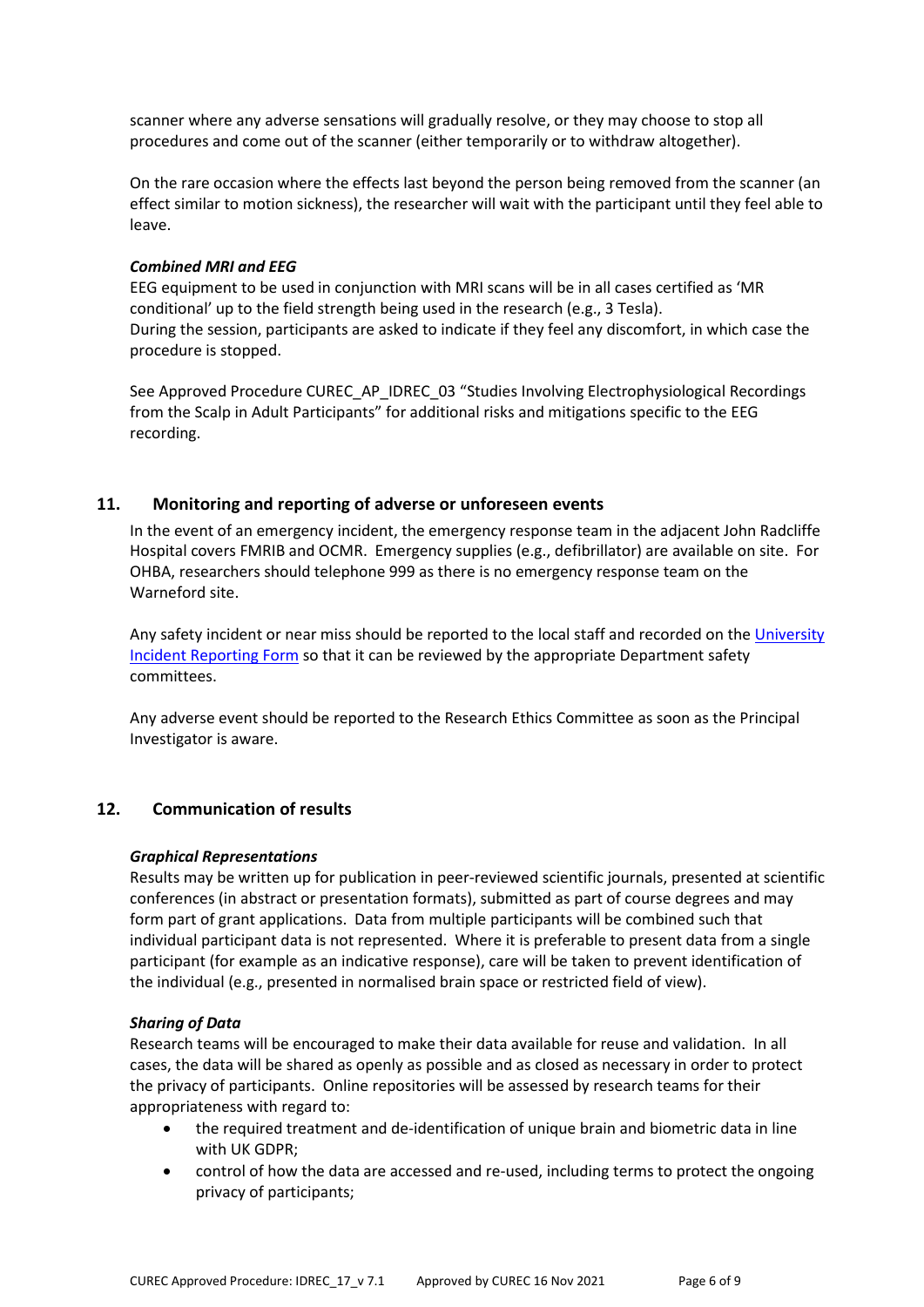- required attribution of the data to the originating research team, the University and funding bodies;
- management of data withdrawal requests made by participants.

## **13. Management of incidental findings**

Occasionally, MRI studies identify abnormal anatomy or pathology in otherwise apparently healthy participants. If an abnormality is detected, the Centre's SOP "Dealing with Neuro-Incidental Findings" will be followed. The Principal Investigator would alert the Contact Radiographer who will make an initial assessment as to whether the abnormality may reflect a scanner artefact or is of a trivial nature. Once an incidental finding is suspected, the Contact Radiographer will inform the Contact Clinician as soon as possible, who will meet with the Contact Radiologist at the John Radcliffe Hospital and together decide whether the finding warrants further clinical investigation. In this eventuality, the Contact Clinician would contact the participant directly and the appropriate action be discussed. The Contact Neurologist maintains a database with anonymised summary information on the outcomes of all referrals.

Some studies may use validated questionnaires asking participants about state and trait anxiety and/or depression to interpret how these factors influence processing and perception of research stimuli. These questionnaires are not used for recruitment or screening purposes. However, if a researcher, as a result of these questionnaires, has concerns that a participant may have an undiagnosed psychiatric condition that is causing distress, CUREC guidance [\(BPG08\)](https://researchsupport.admin.ox.ac.uk/files/bpg08psychologicaldistresspdf) will be followed. The researcher will seek advice from the Principal Investigator who may discuss the symptoms in greater detail with the participant and/or offer the opportunity to speak with a senior clinical researcher if they are not clinically trained themselves.

## **14. Data management and protection**

The research must be conducted in accordance with th[e University's Policy on the Management of](hhttps://researchdata.ox.ac.uk/university-of-oxford-policy-on-the-management-of-data-supporting-research-outputs/)  [Data Supporting Research Outputs;](hhttps://researchdata.ox.ac.uk/university-of-oxford-policy-on-the-management-of-data-supporting-research-outputs/) CUREC'[s Best Practice Guidance 09 on Data collection,](https://researchsupport.admin.ox.ac.uk/governance/ethics/resources/bpg)  [protection and management;](https://researchsupport.admin.ox.ac.uk/governance/ethics/resources/bpg) and Research Data Oxford's [guidance on data backup, storage and](https://researchdata.ox.ac.uk/home/managing-your-data-at-oxford/storage-and-backup)  [security.](https://researchdata.ox.ac.uk/home/managing-your-data-at-oxford/storage-and-backup)

Authorised scanning centre personnel and investigators listed as being on the research team will have access to the MRI data. MRI data is automatically coded at source and stored with a unique key in a secure database within the scanning system. Such data thus retains a link to direct identifiers within the scanning system, even after destruction of research study personal data. Imaging data held by scanning facilities will be stored on archive tapes indefinitely, even if the participant withdraws from the research they are enrolled in, and this must be explained to participants when obtaining their informed consent for data collection and retention. Other research data (e.g., EEG files, behavioural reaction time files, questionnaires) must be labelled with a code number rather than a name or initials, and accessed via a password- and firewall-protected server. Any other data where there remains a link to identifiers outside the control of the research team should be set out in the information sheet.

Personal information held by the research team (such as contact details, consent forms and screening forms) must be held securely - either in paper format in lockable filing cabinets with access only by the University researchers, or in a password-protected database, on an encrypted machine or on a protected server. These should be servers provided by the University where the risks and access have been professionally managed. Other servers will require security assessment by University Information Security. The keys linking personal details to the codes used to label other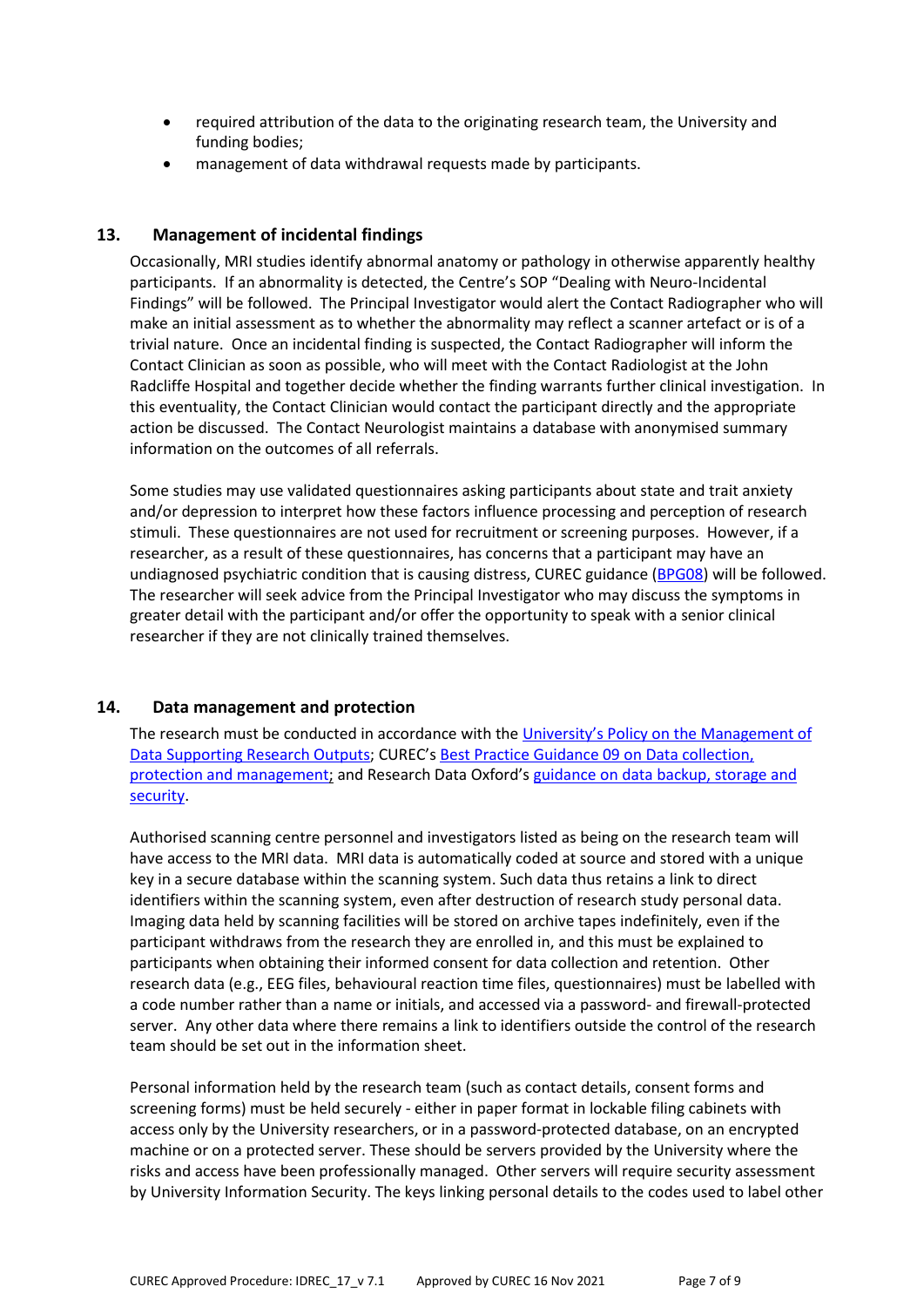research data may be kept in paper format in lockable filing cabinets with access only by the researchers, or in a password protected spreadsheet on University approved servers. Such keys should be destroyed as soon as no longer needed, as should other personal data (with due regard to University and other guidelines on data retention, e.g. of consent forms).

Contact details may be retained after the end of the research where the participant agrees to be contacted for future studies. These should be held separately from the study data, and a copy of their consent form retained as evidence of agreement to be contacted. For participants who do not wish to be contacted in the future, contact details will be destroyed as soon as possible after completion of their research participation. Personal and research data may be viewed by regulatory bodies and designated individuals within the University of Oxford for the purposes of monitoring and auditing the research with the written consent of the participant.

Anonymised data may be shared with other research institutions, including researchers outside of the UK and the EU, for use in other and future research studies. This includes MRI scan data because, although a copy of the scan is archived in the scanning system in a form linked to identifiers, this archived copy will not be linked to the data shared with other researchers for secondary use. Removal of the MRI code is part of anonymisation required before research data is shared. Se[e https://ico.org.uk/media/1061/anonymisation-code.pdf](https://ico.org.uk/media/1061/anonymisation-code.pdf) especially appendix 2 and annex 1 for detail on anonymisation.

Where data has been anonymised (all identifying information removed, including any linkage document), there is no limit as to how long this may be retained by the researchers. However, the period of retention should be stated on participant information.

## **In completion of the CUREC application, the following statements about MRI scan data should be included in the data protection section of the form:**

#### **Will you use a unique participant number on research data instead of participant name?**

**Response**: Imaging data is automatically coded at source with a scan identifier that cannot be directly linked to the participant by anyone outside of the centre where the data was acquired.

#### **Who will have access to the research data?**

**Response**: Imaging data is accessible by researchers working on this research and authorised centre staff.

## **When and how will identifiable data (including audio/video recordings & photos) be destroyed or deleted?**

**Response**: The scan identifier and imaging data will be stored on a secure database at that centre, with participant name encrypted. The data will be stored indefinitely.

#### **15. Further information and documents**

AP17 Consent form

AP17 Participant Information Sheet

Standard Operating Procedures (SOPs) for MRI scanning